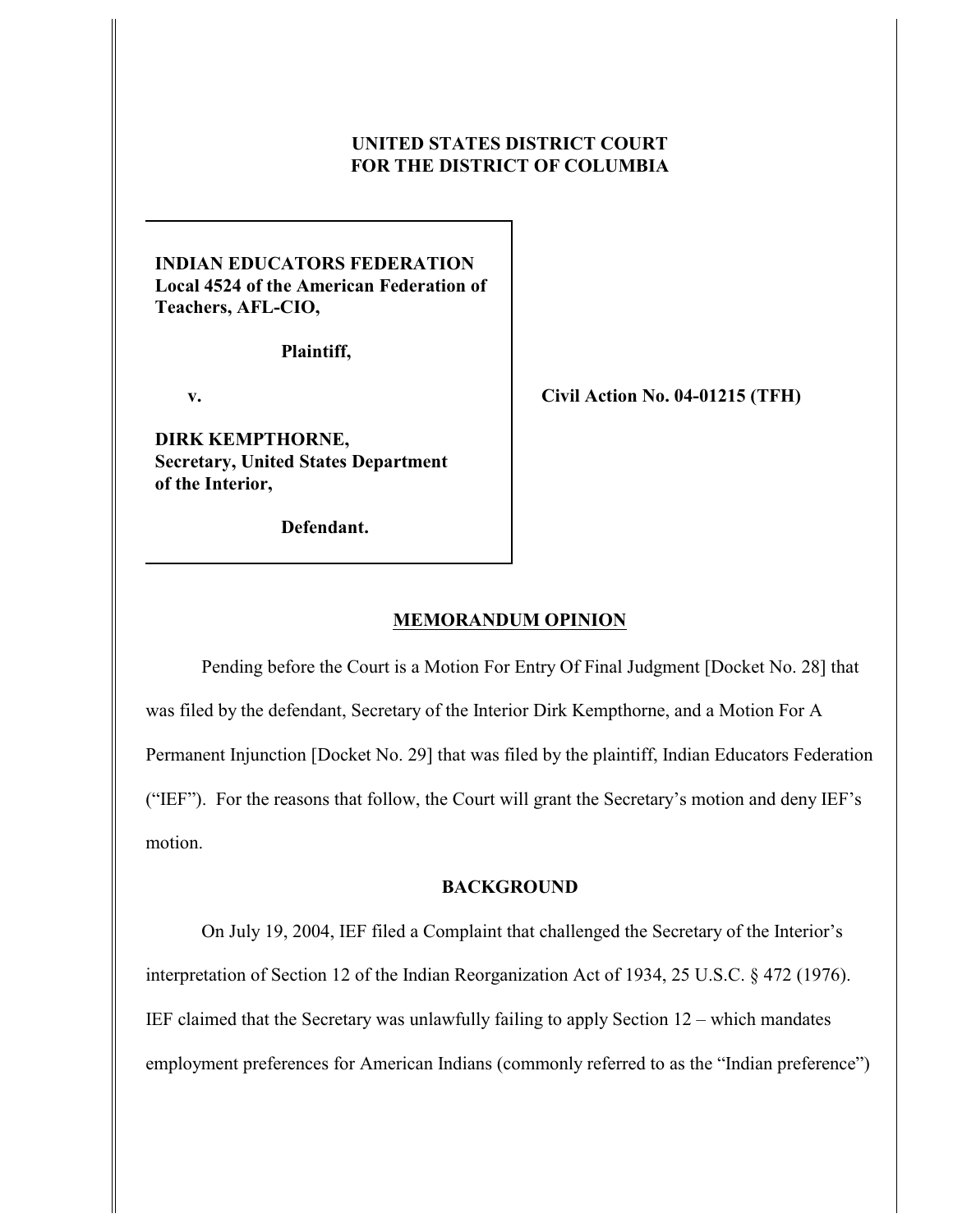– to positions outside the Bureau of Indian Affairs, particularly positions in the Office of Special Trustee for American Indians ("OST") and the Office of the Assistant Secretary – Indian Affairs  $("AS-IA")$ . More specifically, the parties disputed whether the term "Indian Office" in Section 12 should be interpreted to refer exclusively to the Bureau of Indian Affairs or whether it should be interpreted, in the context of Section 12 and prior agency interpretation, to mean all positions in the Interior Department that directly and primarily relate to the provision of services to American Indians. On March 31, 2008, the Court issued a Memorandum Opinion granting the plaintiff's Motion For Summary Judgment and holding that "the term 'Indian Office' in Section 12 of the Indian Reorganization Act must be construed to mean positions in the Department of the Interior, whether within or without the Bureau of Indian Affairs, that directly and primarily

As discussed in the Court's March 31, 2008, Memorandum Opinion, Section 12 of the <sup>1</sup> Indian Reorganization Act directs the Secretary of the Interior to:

<sup>[</sup>E]stablish standards of health, age, character, experience, knowledge, and ability for Indians who may be appointed, without regard to civil-service laws, to the various positions maintained, now or hereafter, by the *Indian Office*, in the administration of functions or services affecting any Indian tribe. Such qualified Indians shall hereafter have the preference to appointment to vacancies in any such positions.

<sup>25</sup> U.S.C. § 472 (2000) (emphasis added). The initial dispute in this case was focused on the meaning of the term "Indian Office" in the quoted section of the Act. IEF contended that the term "Indian Office" should be interpreted to mean any position at the Interior Department that "directly and primarily relate[s] to the providing of services to Indians." Pl's Mem. Supp. Summ. J. 7-14, 32-35. The Secretary, however, disagreed that the term should be construed so broadly. Instead, the Secretary asserted that it correctly "construes the term 'Indian Office' to mean a specific office – the Bureau of Indian Affairs – and applies the preference to jobs in the BIA, and to positions in organizational subparts of the BIA that have moved intact to other parts of the Interior Department." Def.'s Mot. To Dismiss Or In The Alternative For Summ. J. 13-14.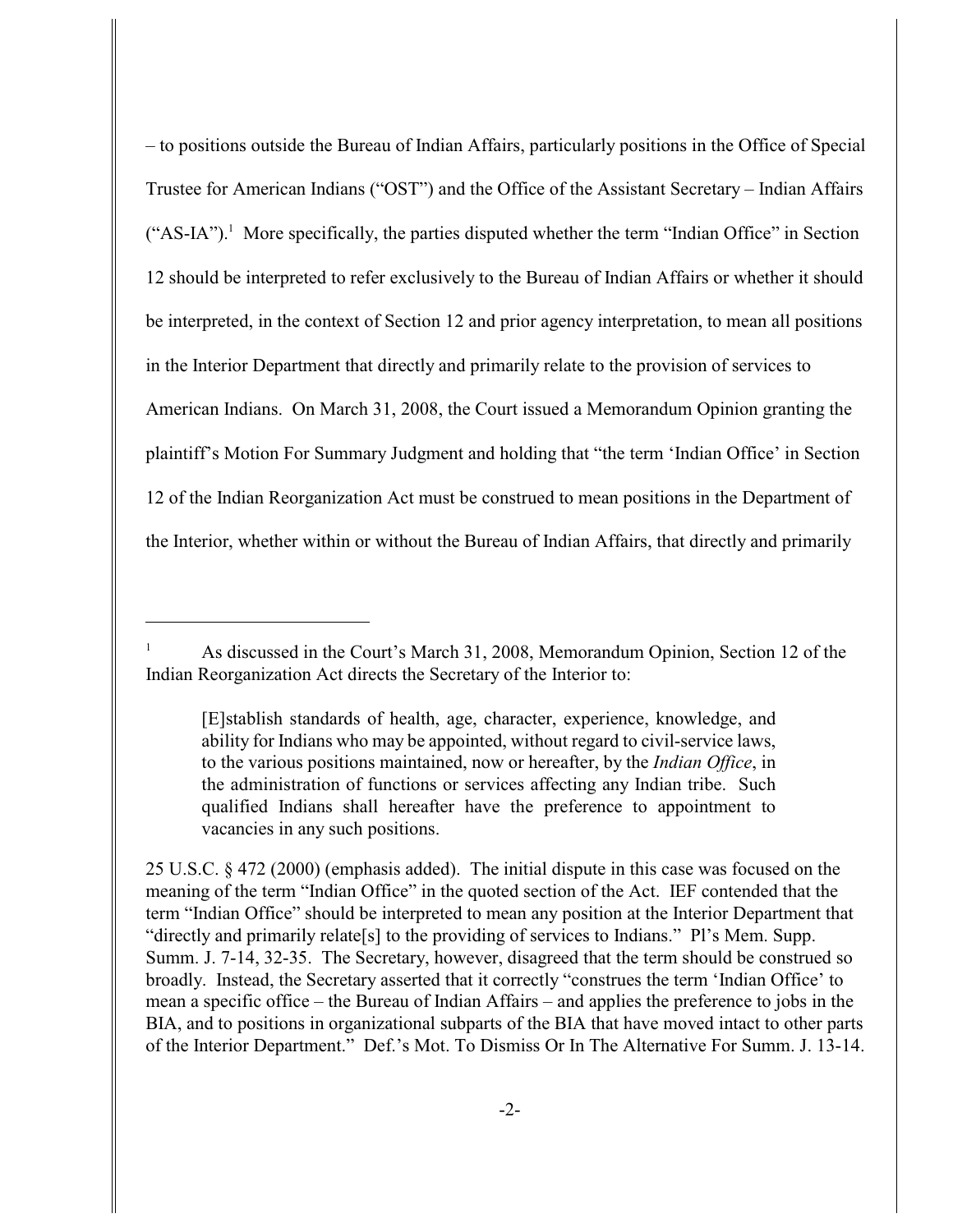relate to providing services to Indians when filled by the appointment of Indians."<sup>2</sup> Mem. Op. 13. Accordingly, the Court determined that declaratory relief was appropriate and "the Interior Department's failure to apply Section 12's Indian preference to all positions in the Department that directly and primarily relate to providing services to Indians [was] unlawful." *Id.* at 16. The Court reserved judgment about whether IEF's request for a permanent injunction was warranted pending an opportunity for the parties to brief and argue the issue.

The parties have now fully briefed and argued their respective positions. IEF contends that a permanent injunction requiring the Secretary to apply the Indian preference to all positions in OST and AS-IA is necessary to ensure that the Secretary complies with the declaratory judgment with respect to positions in those offices and to ensure that its members have a remedy for future violations. The government opposes granting injunctive relief and requests that the Court simply enter a final declaratory judgment that "require[s] application of the preference to jobs in AS-IA and OST that meet the test articulated by the Court." Def.'s Mem. Supp. Mot. for Entry of Final J. 2.

## **ANALYSIS**

"Any injunctive relief is considered 'an extraordinary and drastic remedy, not to be granted routinely, but only when the movant, by a clear showing, carries the burden of

Accordingly, the Court held that the Secretary's failure to apply the Indian <sup>2</sup> preference to all positions in the Interior Department that directly and primarily relate to providing services to American Indians was unlawful. It therefore follows that, pursuant to Section 706 of the Administrative Procedures Act, the Secretary's interpretation of Section 12 must be set aside as arbitrary, capricious, an abuse of discretion, or otherwise not in accordance with law. 5 U.S.C. § 706(2)(A).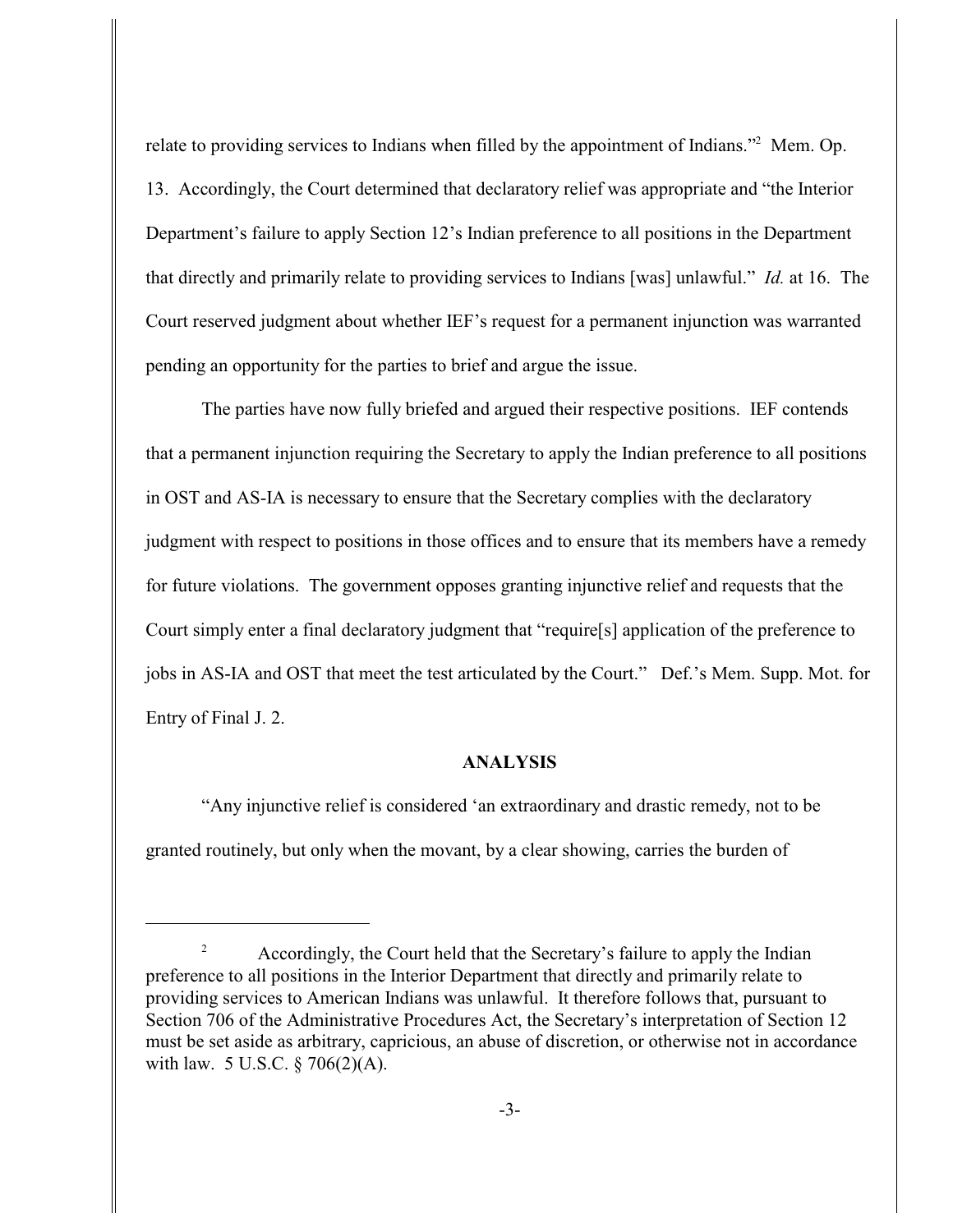persuasion.'" *Harris County, Tex. v. CarMax Auto Superstores*, 177 F.3d 306, 312 (5th Cir. 1999) (quoting *White v. Carlucci*, 862 F.2d 1209, 1211 (5th Cir. 1989)). The standard to determine whether a permanent injunction is warranted has been articulated by the Supreme Court as follows:

According to well-established principles of equity, a plaintiff seeking a permanent injunction must satisfy a four-factor test before a court may grant such relief. A plaintiff must demonstrate (1) that it has suffered an irreparable injury; (2) that remedies available at law, such as monetary damages, are inadequate to compensate for that injury; (3) that, considering the balance of hardships between the plaintiff and defendant, a remedy in equity is warranted; and (4) that the public interest would not be disserved by a permanent injunction. The decision to grant or deny permanent injunctive relief is an act of equitable discretion by the district court, reviewable on appeal for abuse of discretion.

*eBay Inc. v. MercExchange, L.L.C.*, 547 U.S. 388, 391 (2006) (internal citations omitted).

Although the decision to grant injunctive relief is discretionary, the Court recognizes that in *Cobell v. Norton*, 391 F.3d 251, 259 (D.C. Cir. 2004), the United States Court of Appeals for the District of Columbia Circuit implied that a district court has greater latitude to fashion an equitable remedy when the underlying lawsuit involves Indians, as is the case here. 391 F.3d at 257-58 (stating that "[t]he district court . . . retains substantial latitude, much more so than in the typical agency case, to fashion an equitable remedy because the underlying lawsuit is both an Indian case and a trust case in which the trustees have egregiously breached their fiduciary duties"). Nevertheless, if a permanent injunction is warranted, it "should be tailored to restrain no more than what is reasonably required to accomplish its ends." *Consolidation Coal Co. v. Disabled Miners of S. W. Va.*, 442 F.2d 1261, 1267 (4th Cir. 1971).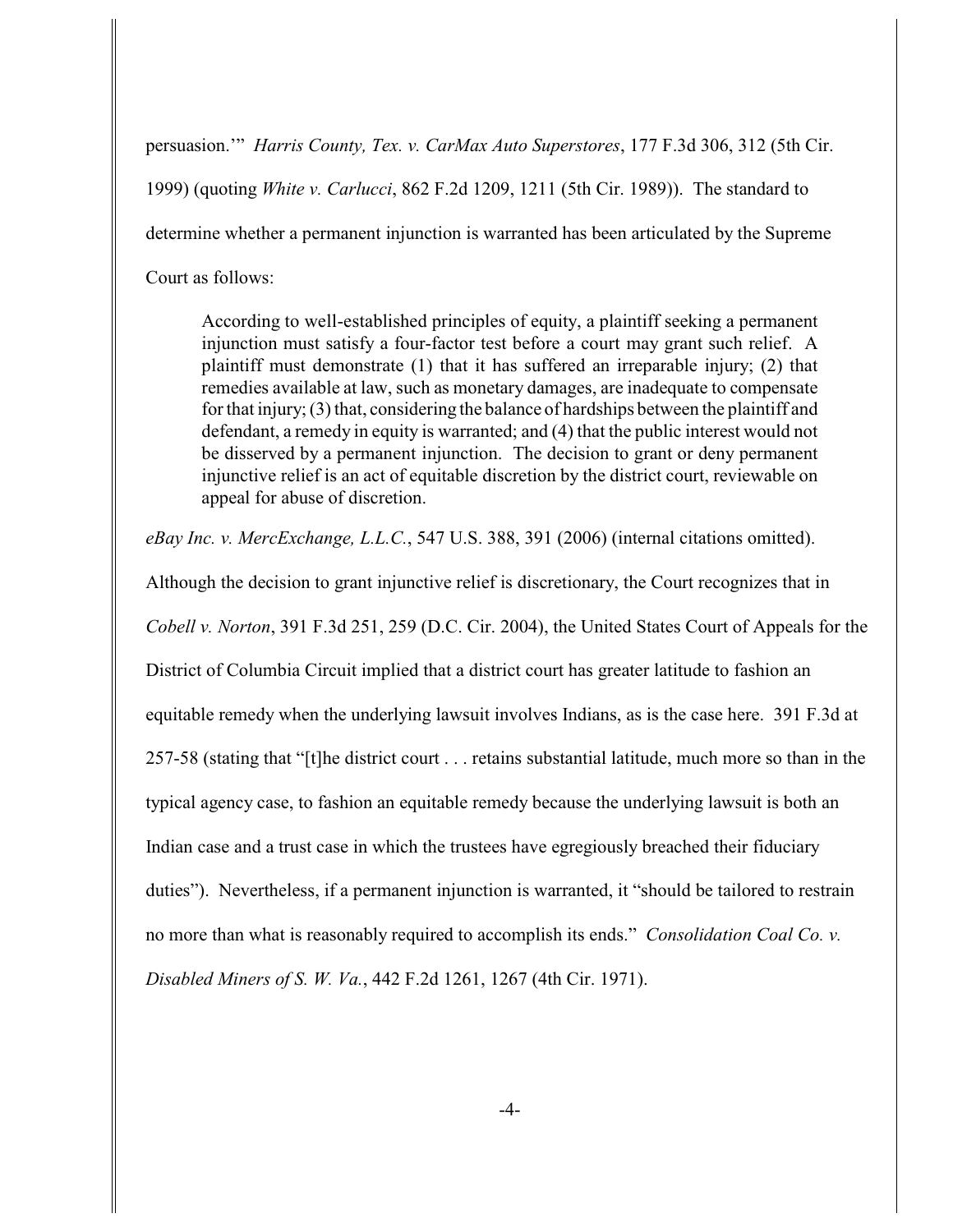As a preliminary matter, the parties' briefs reveal a dispute about the scope of the Court's holding that the Indian preference applies to all positions in the Interior Department that directly and primarily relate to the provision of services to Indians. IEF asserts that the Interior Department Secretary "is required to apply Indian Preference to 'organizational units' involved in the administration of Indian affairs, not just to 'positions' [that] primarily and directly provide services to Indians." Pl.'s Mem. Supp. Mot. for Permanent Inj. 2. Accordingly, so IEF argues, an injunction is necessary because the Secretary "is attempting to skirt this requirement." *Id.* IEF reaches this result by relying on an amendment to Section 12 of the Indian Reorganization Act that granted Indians a preference in the event of reductions-in-force. *Id.* at 3. As indicated in the plain language of the federal statute that establishes the Indian preference, however, the preference applies to "positions" and not to "organizational units." 25 U.S.C. § 472 (stating that the Indian preference shall apply to "positions"). The Court's holding that the preference applies to "positions" that directly and primarily relate to the provision of services to Indians comports with the express statutory language and will not be reconsidered by the Court at this stage of the case, notwithstanding IEF's attempt to expand the scope of the Court's holding while arguing in favor of injunctive relief.

As far as the balancing of the equities and hardships is concerned, IEF argues that its members will suffer irreparable injury because the Indian Preference Act does not provide a cause of action for individual relief in the form of monetary damages if a member is declined selection for a position to which the Indian preference applies. Pl.'s Mem. Supp. Mot. for Permanent Inj. 8. At the same time, though, IEF concedes that a permanent injunction also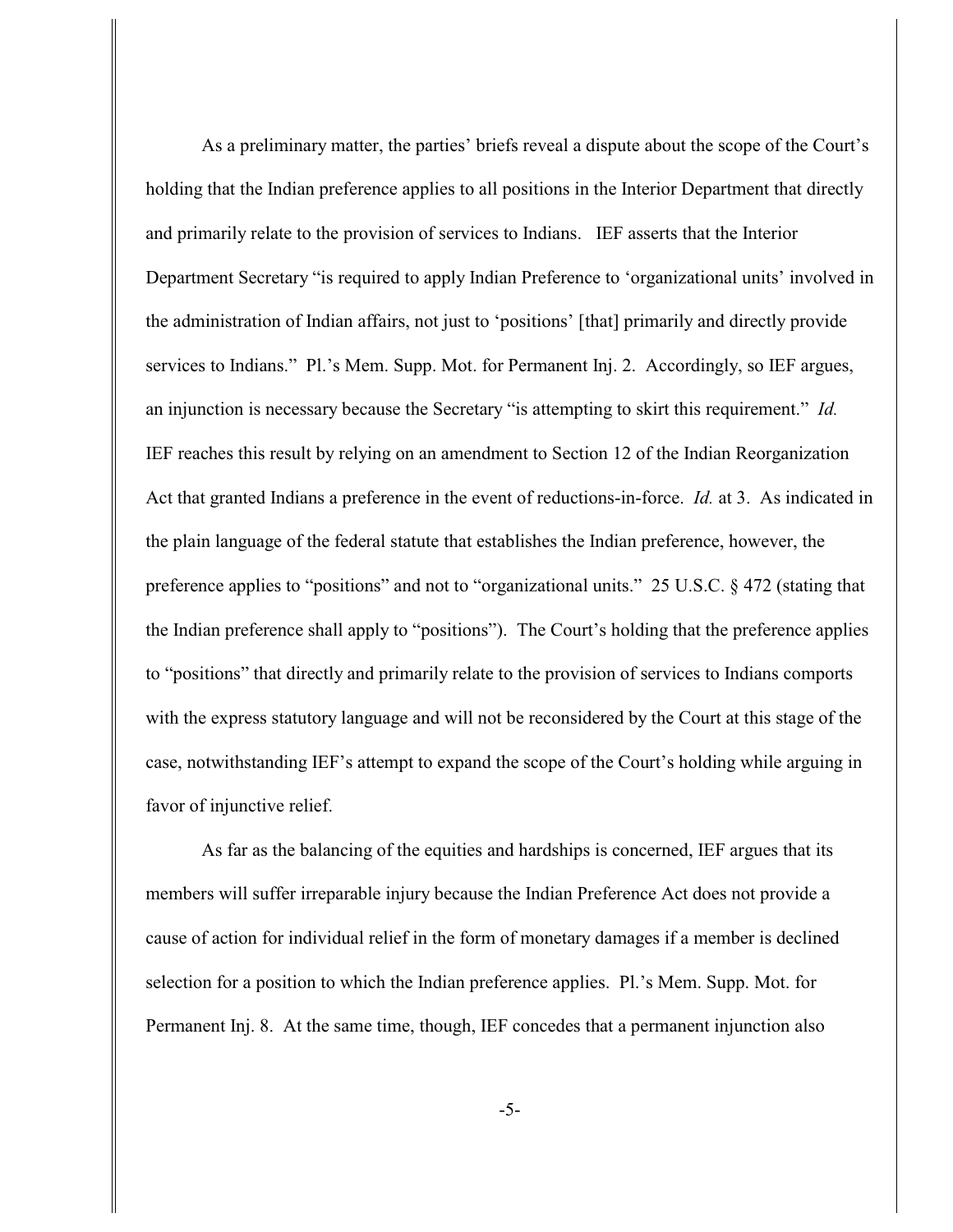would not provide a cause of action for individual relief, whether in the form of a contempt proceeding or otherwise, given that "only those non-parties who are specifically named in an injunction are entitled to seek enforcement of such orders through contempt proceedings under Fed. R. Civil Proc. 7." Pl.'s Mem. Supp. Mot. for Permanent Inj. 10. This calls into question the necessity of a permanent injunction in this case, although it appears that IEF plans to enforce such an order on behalf of its collective members. Pl.'s Reply to Def.'s Opp'n to Pl.'s Mot. for Permanent Inj. 3-4 (stating that "while the injunction would not be enforceable by individual employees, it would be enforceable in contempt proceedings by the plaintiff Indian Educators Federation").

The Secretary counters that the remedy of a declaratory judgment is adequate relief for IEF and cites *Franklin v. Massachusetts*, 505 U.S. 788, 803 (1992), for his position that, "[a]s the Supreme Court has made clear, absent evidence to the contrary, a court should assume that government officials are likely to conform their conduct to an authoritative construction of a statute contained in a declaratory judgment even though not coupled with a coercive injunctive order."<sup>3</sup> Def.'s Mem. Supp. Mot. for Entry of Final J. 5. In response to this argument, IEF

In *Franklin*, the Supreme Court considered a district court order enjoining census methods that counted overseas military personnel to the state designated in their personnel files as their "home of record" for the purpose of reapportioning congressional seats. After concluding that the decision to allocate military personnel to their home of record was arbitrary and capricious, a three-judge panel ordered the Secretary of Commerce to eliminate overseas federal employees from the apportionment counts, directed the President to recalculate the number of Representatives per state and transmit the new calculations to Congress, and directed the Clerk of the House of Representatives to inform the states about the change. While addressing the question of whether the injury was redressable by the requested injunctive relief, the Supreme Court observed that it need not decide whether the district court had jurisdiction to enjoin the President in the performance of his official duties "because we conclude that the injury alleged is likely to be redressed by declaratory relief against the Secretary alone." 505 U.S. at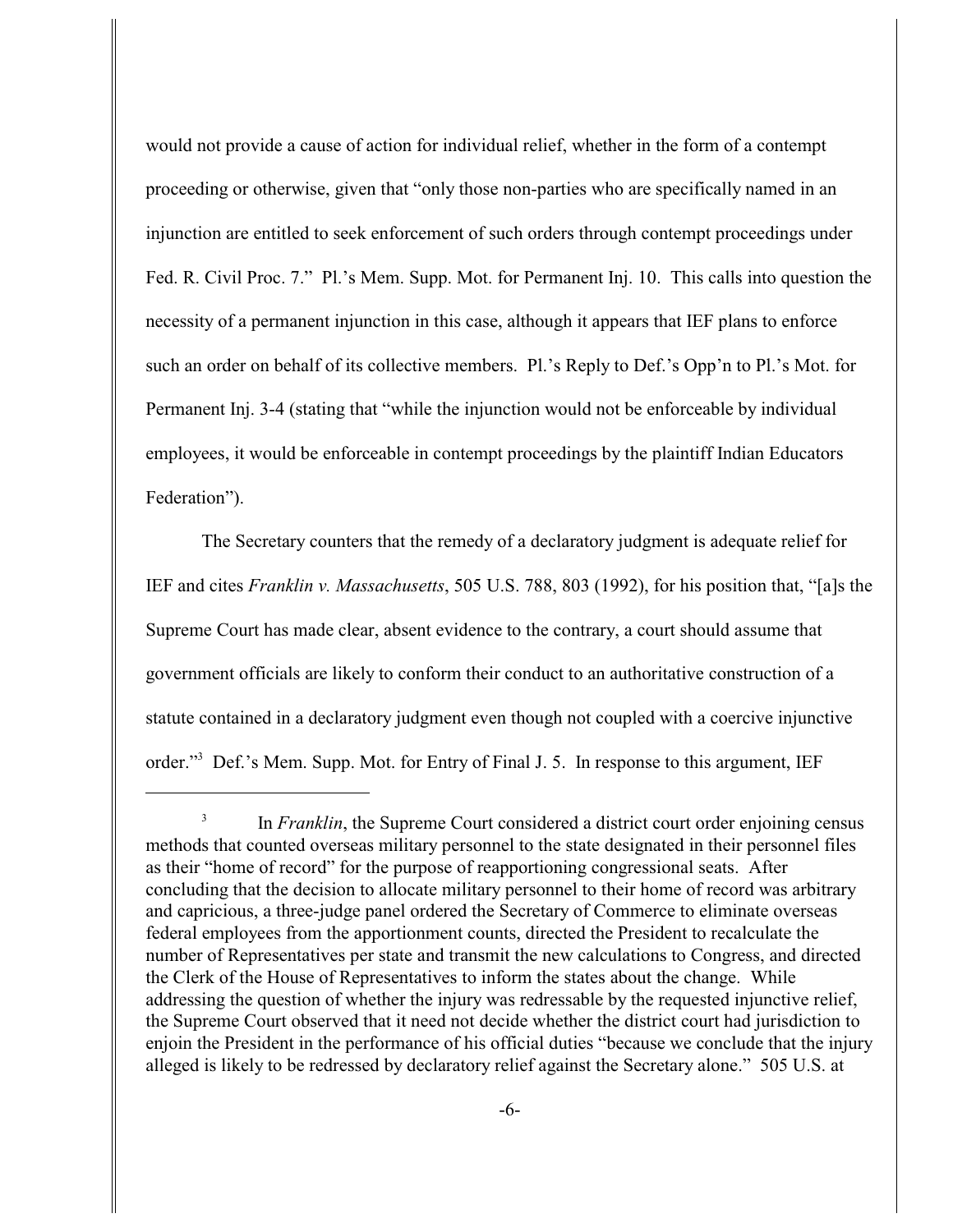asserts that the Secretary already signaled his intent to avoid applying the Indian preference to positions in OST and AS-IA so a permanent injunction is necessary to compel compliance. Pl.'s Mem. Supp. Mot. 8. At this juncture, IEF's claim that the Secretary intends to violate the declaratory judgment is speculative and premised on (1) legal positions the Secretary advanced before the Court decided the merits of the case and (2) IEF's theory that the Indian preference applies to "organizational units," which is a position the Court has not adopted. There currently is no indication that the Secretary intends to violate the declaratory judgment in the future. It certainly is possible, if not inevitable, that there will be legitimate disputes between the parties about whether specific positions "directly and primarily relate to providing services to Indians when filled by the appointment of Indians," but that is a reflection of Congress's failure to clarify Section 12 of the Indian Reorganization Act. Such disputes would not, by default, reflect the Secretary's unwillingness to comply with the declaratory judgment, and it is unlikely that such disputes will be averted by granting injunctive relief in this case.

IEF neglects to address the balance of hardships in its legal briefs and arguments but does assert that "[a]n injunction will promote the public interest because it will ensure compliance with the Indian Reorganization Act and promote Indian self-governance and self-determination."

<sup>803.</sup> The Supreme Court went on to state that:

<sup>[</sup>A]s the Solicitor General has not contended to the contrary, we may assume it is substantially likely that the President and other executive and congressional officials would abide by an authoritative interpretation of the census statute and constitutional provision by the District Court, even though they would not be directly bound by such a determination.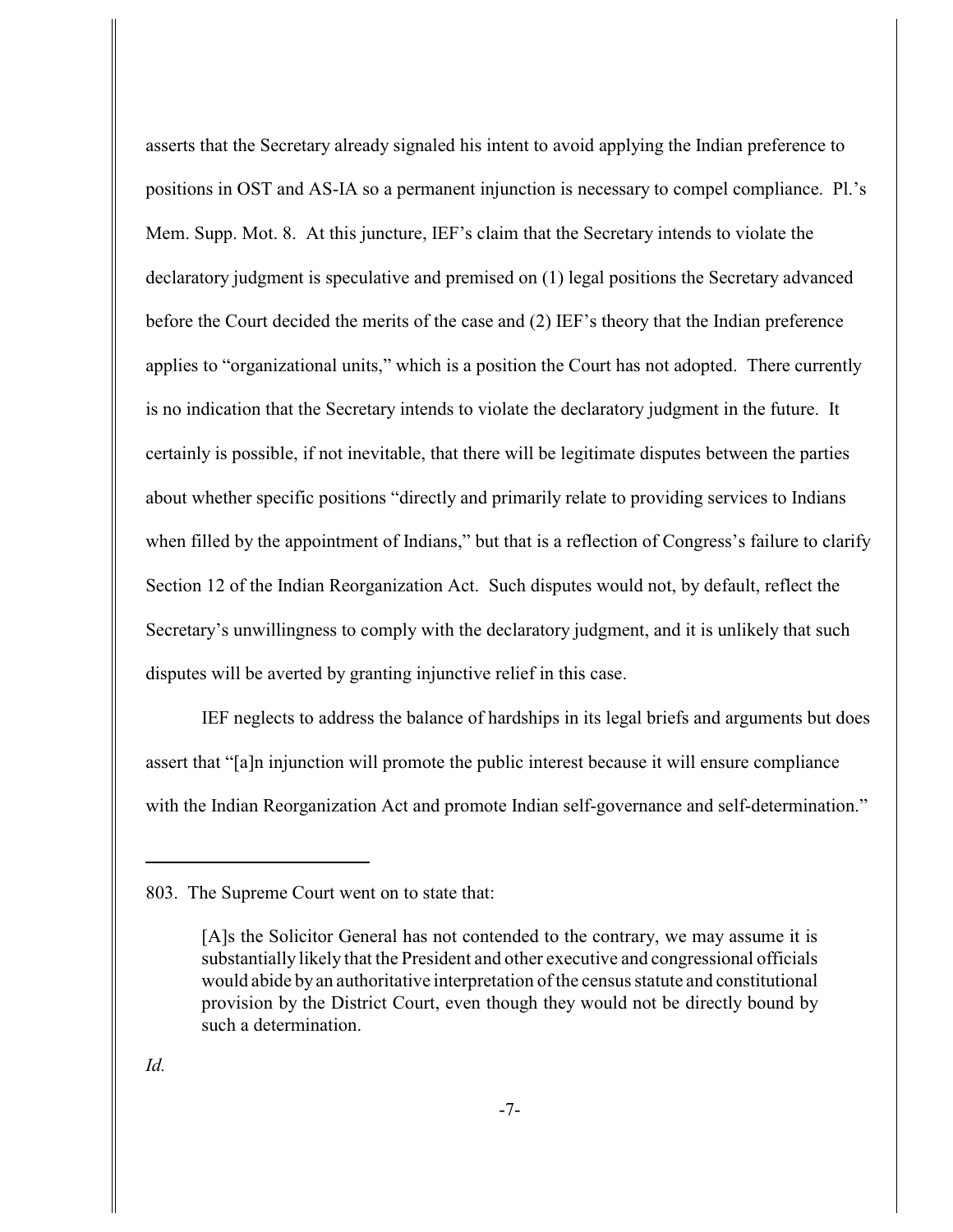Pl.'s Mem. Supp. Mot. 8. Again, though, absent some indication that the Secretary intends to violate the declaratory judgment, the plaintiffs have not convinced the Court that a declaratory judgment alone is insufficient to protect the public interest.

The Secretary argues that the balance of hardships counsels against granting injunctive relief because it would be impossible to craft an injunction that is specific enough to comply with Federal Rule of Civil Procedure 65(d), which mandates that every injunction "state its terms specifically" and "describe in reasonable detail – and not by referring to the complaint or other document – the act or acts restrained or required." As the Secretary correctly observes, the Supreme Court long ago held that an injunction that contains "an abstract conclusion of law, not an operative command capable of 'enforcement,'" fails to meet the specificity requirements of Rule 65. Def.'s Mem. Supp. Mot. for Entry of Final J. at 6 (quoting *Int'l Longshoremen's Assn. v. Philadelphia Marine Trade Assn.*, 389 U.S. 64, 74-76 (1967)). The Secretary also argues that an injunction would interfere with the agency's authority to reorganize its workforce as it sees fit. *Id.* at 7.

There is merit to the Secretary's concerns given that, at this time, the Court can offer no more specificity about the positions to which the Indian preference applies than was announced in its prior opinion addressing the request for a declaratory judgment. This case or controversy did not reach the ultimate question of whether *particular positions* – for example, all those in AS-IA or OST – directly and primarily relate to providing services to Indians when filled by the appointment of Indians. As a result, injunctive relief at this stage likely will not effectuate the result IEF seeks for its members and, frankly, is somewhat premature because the Court's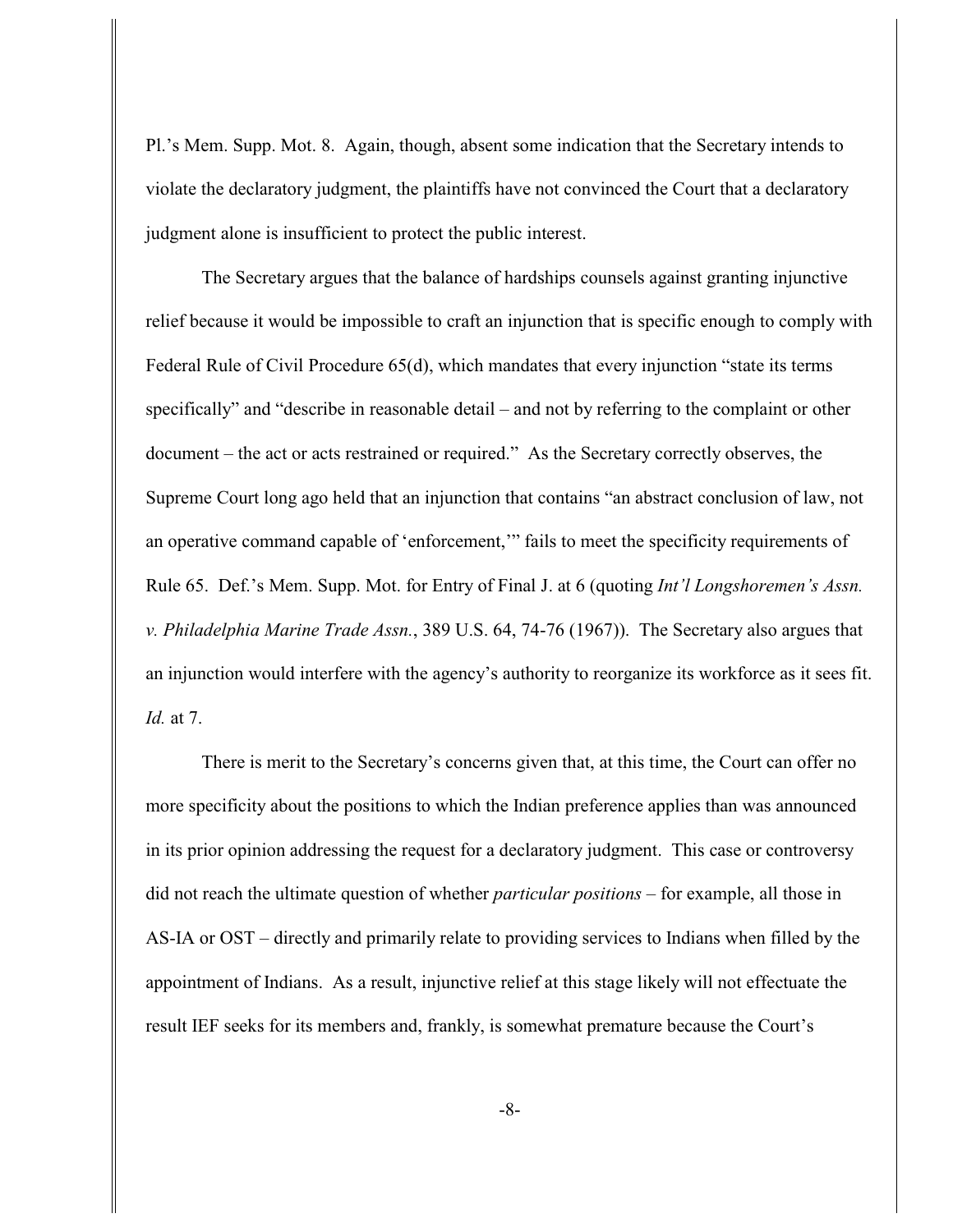declaratory judgment is one step removed from what clearly is the decisive issue as far as IEF is concerned. The better approach, albeit optimistic, would be for the parties to focus their efforts and resources on reaching a consensus about the identity of the specific positions in AS-IA and OST, if not all of them, that directly and primarily relate to providing services to Indians when filled by the appointment of Indians. At that point, if it is revealed that the Secretary unlawfully is failing to apply the Indian preference to specific positions that qualify for it, then IEF might have a stronger case for injunctive relief.

From this vantage point – and after carefully considering the relevant facts, the parties' arguments, and the interests at stake – the Court concludes that the balance of the equities and hardships, as defined by the four factors discussed above, counsel against granting injunctive relief at this time.<sup>4</sup> It is the Court's view that a declaratory judgment is a sufficient remedy in light of all the facts and circumstances as they presently stand; however, if the Secretary fails to comply with the declaratory judgment, then IEF would be acting well within its rights to request that the Court revisit the question of whether an injunction is warranted to compel the Secretary's compliance.

Because the Court finds that the balance of the equities and hardships disfavor <sup>4</sup> granting injunctive relief, it need not address the Secretary's alternate theory that an injunction is inappropriate because such a remedy would circumvent the Civil Service Reform Act. *See* Def.'s Mem. Supp. Mot. for Entry of Final J. 8-9.